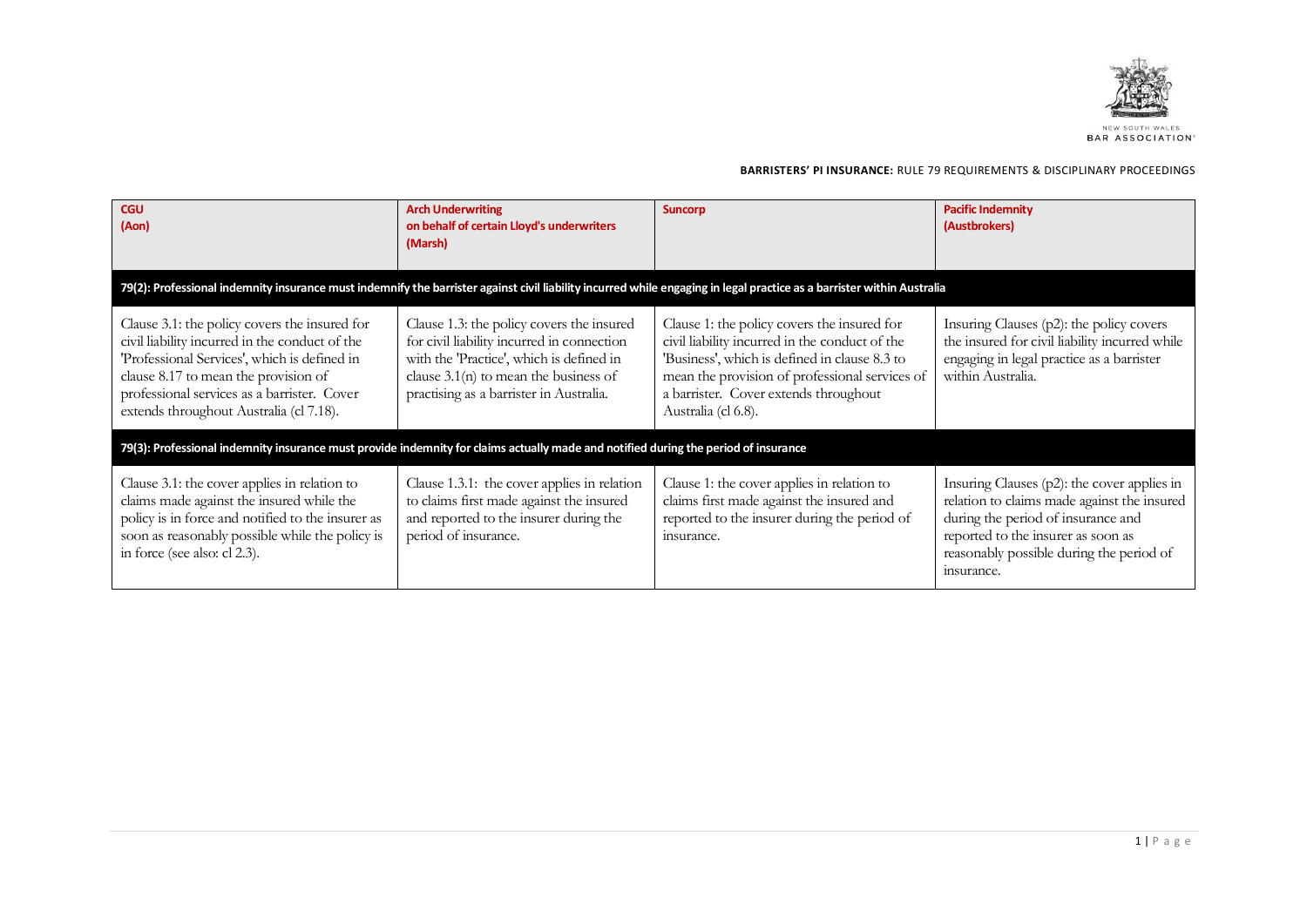

| <b>CGU</b><br>(Aon)                                                                                                                                                                                                                                                           | <b>Arch Underwriting</b><br>on behalf of certain Lloyd's underwriters<br>(Marsh)                                                                                                                                                                                                              | <b>Suncorp</b>                                                                                                                                                                                                                                                                                                                                          | <b>Pacific Indemnity</b><br>(Austbrokers)                                                                                                                                                                                                                                         |
|-------------------------------------------------------------------------------------------------------------------------------------------------------------------------------------------------------------------------------------------------------------------------------|-----------------------------------------------------------------------------------------------------------------------------------------------------------------------------------------------------------------------------------------------------------------------------------------------|---------------------------------------------------------------------------------------------------------------------------------------------------------------------------------------------------------------------------------------------------------------------------------------------------------------------------------------------------------|-----------------------------------------------------------------------------------------------------------------------------------------------------------------------------------------------------------------------------------------------------------------------------------|
| aggregate limit of \$4.5 million                                                                                                                                                                                                                                              |                                                                                                                                                                                                                                                                                               | 79(4): Professional indemnity insurance must provide minimum coverage of \$1.5 million for each and every claim, or each and every loss, inclusive of the claimant's costs and defence costs, up to a minimum                                                                                                                                           |                                                                                                                                                                                                                                                                                   |
| Clause 3.1 says the insured is covered<br>up to the Policy Limit (see also: cl 5).<br>The Policy Limit is as specified in the<br>schedule. The Policy Limit would<br>need to be at least \$1.5 million in order<br>to comply with rule 79(4).<br>There is no aggregate limit. | Clause 1.3 says the insured is indemnified<br>against each Loss up to the Sum Insured.<br>The Sum Insured is as specified in the<br>schedule: cl $3.1(p)$ . The Sum Insured<br>would need to be at least \$1.5 million in<br>order to comply with rule 79(4).<br>There is no aggregate limit. | Clause 1 says the Insured is indemnified up to the<br>Limit of Indemnity (see also: cl 6.1). The limit of<br>indemnity for each claim is as specified in the<br>certificate of insurance. The limit of indemnity<br>would need to be at least \$1.5 million in order to<br>comply with rule 79(4).<br>Clause 4.2: there are unlimited reinstatements of | The Limits & GST clause (p5) says the<br>insured is covered up to the Policy Limit.<br>The Policy Limit is as specified in the<br>schedule. The Policy Limit would need to<br>be at least \$1.5 million in order to comply<br>with rule $79(4)$ .<br>There is no aggregate limit. |
|                                                                                                                                                                                                                                                                               |                                                                                                                                                                                                                                                                                               | the limit of indemnity (ie, there is no aggregate<br>limit).                                                                                                                                                                                                                                                                                            |                                                                                                                                                                                                                                                                                   |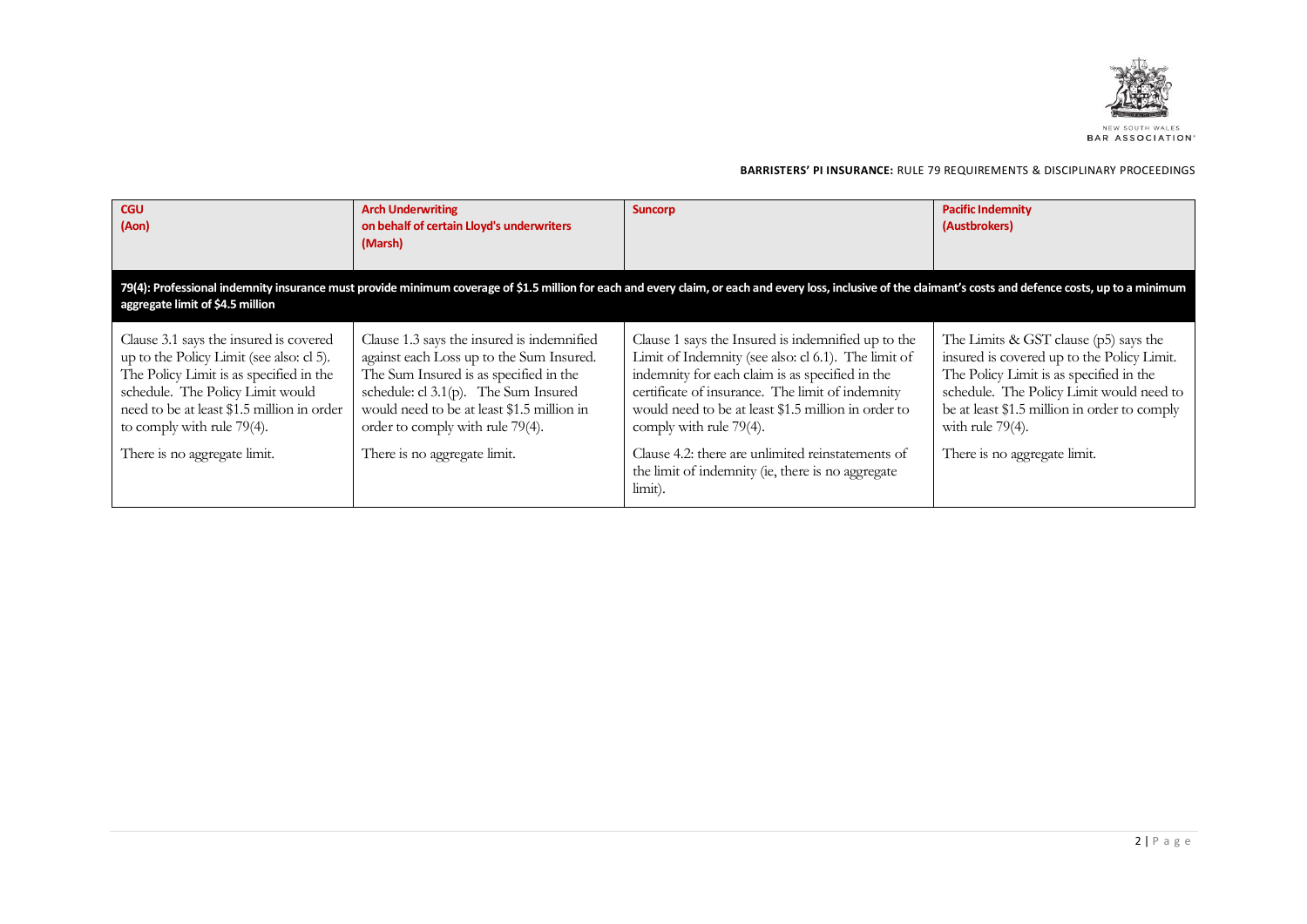

| <b>CGU</b><br>(Aon)                                                                                                                                                                                                                                                                                                                        | <b>Arch Underwriting</b><br>on behalf of certain Lloyd's underwriters<br>(Marsh)                                                                                                  | <b>Suncorp</b>                                                                                                                                                                      | <b>Pacific Indemnity</b><br>(Austbrokers)                                                                                                                                                           |
|--------------------------------------------------------------------------------------------------------------------------------------------------------------------------------------------------------------------------------------------------------------------------------------------------------------------------------------------|-----------------------------------------------------------------------------------------------------------------------------------------------------------------------------------|-------------------------------------------------------------------------------------------------------------------------------------------------------------------------------------|-----------------------------------------------------------------------------------------------------------------------------------------------------------------------------------------------------|
| 79(5): Professional indemnity insurance must provide indemnity for a minimum of 7 years for run-off liabilities in the event that the insured dies or ceases to engage in legal practice as a barrister for any<br>reason, other than having the insured's Australian practising certificate cancelled as a result of disciplinary action. |                                                                                                                                                                                   |                                                                                                                                                                                     |                                                                                                                                                                                                     |
| Clause 4.6: there is 7 years' run-off cover<br>if, during the period of insurance, the<br>insured ceases to practice as a barrister and<br>ceases to hold a practising certificate.                                                                                                                                                        | Clause 7: there is 7 years' run-off cover if,<br>during the period of insurance, the insured<br>ceases to practice as a barrister and ceases<br>to hold a practising certificate. | Clause 4.7: there is 7 years' run-off cover<br>if, during the period of insurance, the<br>insured ceases to practice as a barrister and<br>ceases to hold a practising certificate. | Run Off Cover clause (p3): there is 7 years' run-<br>off cover if, during the period of insurance, the<br>insured ceases to practice as a barrister and<br>ceases to hold a practising certificate. |
| The run-off cover is subject to a limit of<br>\$1.5 million per claim and an aggregate<br>limit of \$4.5 million.                                                                                                                                                                                                                          | The run-off cover is subject to a limit of<br>\$1.5 million per claim and an aggregate limit<br>of \$4.5 million.                                                                 | The run-off cover is not subject to an<br>aggregate limit.                                                                                                                          | The run-off cover is not subject to an aggregate<br>limit.                                                                                                                                          |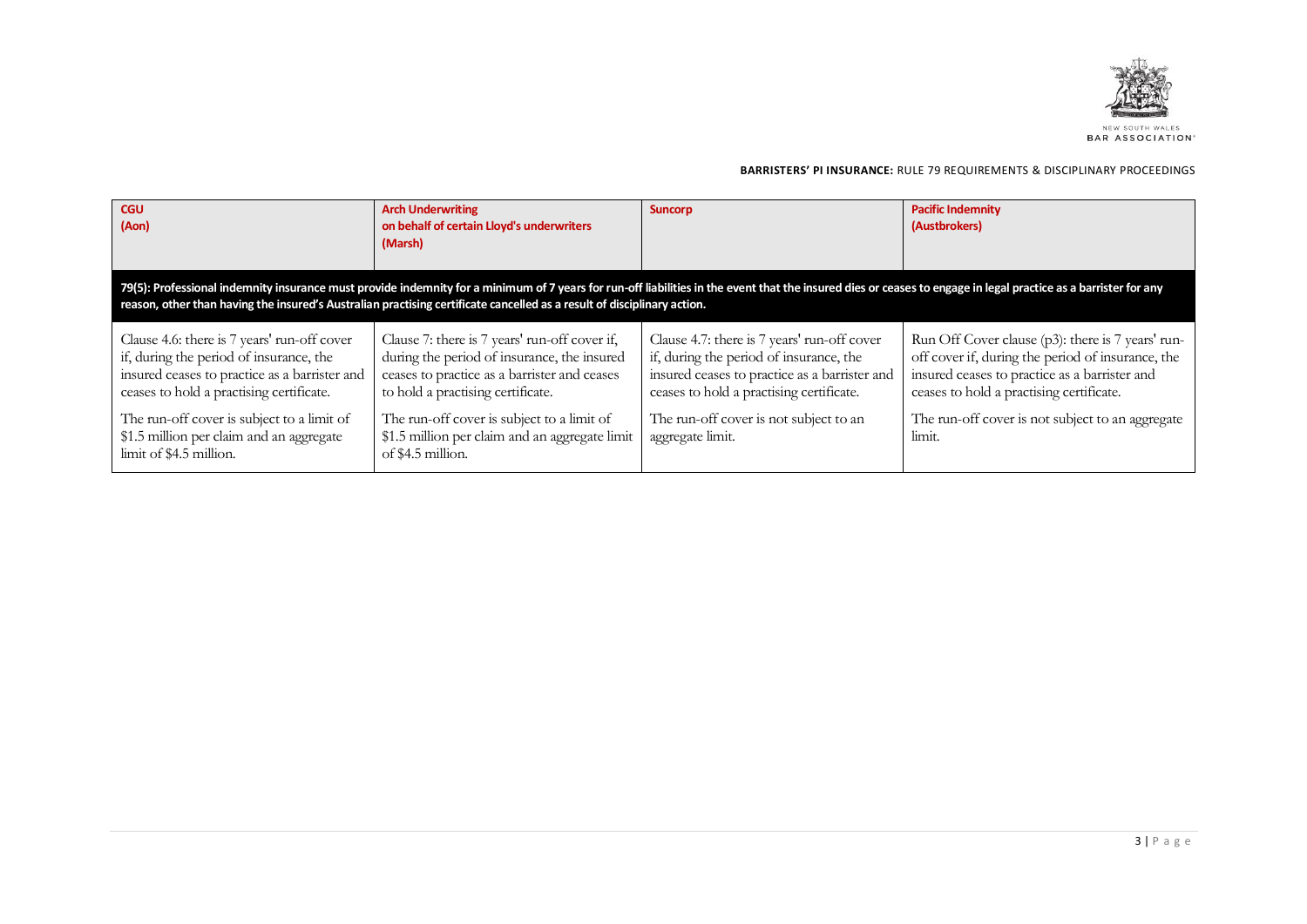

| <b>CGU</b><br>(Aon)                                                                                                                        | <b>Arch Underwriting</b><br>on behalf of certain Lloyd's underwriters<br>(Marsh)                                                                                                                                                                                                                                                                                                                              | <b>Suncorp</b>                                                                                                                                                  | <b>Pacific Indemnity</b><br>(Austbrokers)                                                                                                                                          |
|--------------------------------------------------------------------------------------------------------------------------------------------|---------------------------------------------------------------------------------------------------------------------------------------------------------------------------------------------------------------------------------------------------------------------------------------------------------------------------------------------------------------------------------------------------------------|-----------------------------------------------------------------------------------------------------------------------------------------------------------------|------------------------------------------------------------------------------------------------------------------------------------------------------------------------------------|
| fraud.                                                                                                                                     | 79(6): In the case of a claim arising from dishonesty or fraud, professional indemnity insurance must not exclude indemnity of a barrister who was not knowingly involved in or party to the dishonesty or                                                                                                                                                                                                    |                                                                                                                                                                 |                                                                                                                                                                                    |
| Clause 6.17: the fraud and<br>dishonesty exclusion applies only<br>where the insured is a party to the<br>fraudulent or dishonest conduct. | Clause $5.1(g)$ : the fraud and dishonesty<br>exclusion applies only where the insured is a<br>party to the fraudulent or dishonest conduct.                                                                                                                                                                                                                                                                  | Clause 5.2: the fraud and dishonesty exclusion<br>applies only where the insured is a party to the<br>fraudulent or dishonest conduct.                          | Intentional or Dishonest Damage or Loss<br>clause (p5): the fraud and dishonesty<br>exclusion applies only where the insured is a<br>party to the fraudulent or dishonest conduct. |
| cover:                                                                                                                                     | 79(8): Professional indemnity insurance must provide retroactive cover, except for claims arising out of fraud or dishonesty. However, it is permissible for the insurance to impose a retroactive limitation on                                                                                                                                                                                              |                                                                                                                                                                 |                                                                                                                                                                                    |
| a)<br>b)                                                                                                                                   | if the retroactive date is the date the barrister commenced to engage in legal practice as a barrister, or<br>if: (i) the barrister has previously ceased to engage in legal practice as a barrister and is covered for run-off liabilities arising from that prior practice under another insurance policy, and (ii) the<br>retroactive date is the date the barrister resumed legal practice as a barrister |                                                                                                                                                                 |                                                                                                                                                                                    |
| The cover is not limited by a<br>retroactive date.                                                                                         | Retroactive liability clause (p16): the cover may<br>be limited by a retroactive date, if one is<br>specified in the schedule.                                                                                                                                                                                                                                                                                | Claims made basis and retroactive date clause<br>$(p12)$ : the cover may be limited by a retroactive<br>date, if one is specified in the schedule.              | The cover is not limited by a retroactive date.                                                                                                                                    |
|                                                                                                                                            | If there is a retroactive date, it would need to be<br>the date the insured commenced/resumed<br>practice as a barrister in order to comply with<br>rule 79(8).                                                                                                                                                                                                                                               | If there is a retroactive date, it would need to be<br>the date the insured commenced/resumed<br>practice as a barrister in order to comply with<br>rule 79(8). |                                                                                                                                                                                    |